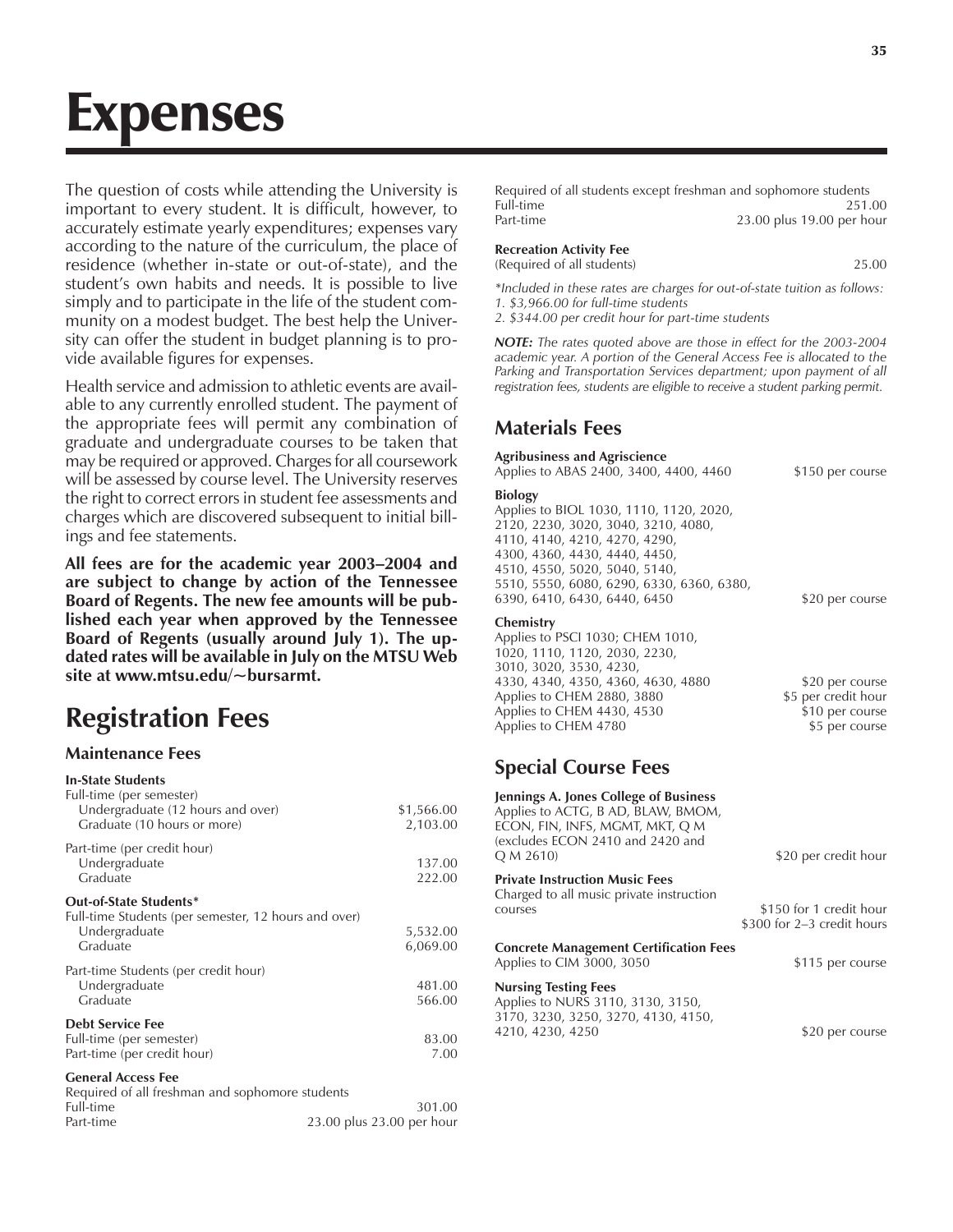#### **Fall 2003-Summer 2004 Regents Online Degree Program Fees**

Regents Online Degree Program (RODP) courses are charged per hour and viewed separately from MTSU courses so as not to mix with the full-time cap applicable to MTSU courses. RODP fees are computed in addition to any MTSU course fees and do not apply to the full-time maximum for MTSU registration fees.

| <b>In-State Resident - Maintenance Fees</b> |                   |
|---------------------------------------------|-------------------|
| Undergraduate                               | \$137.00 per hour |
| Graduate                                    | \$222.00 per hour |
| <b>Out-of-State Resident</b>                |                   |
| Undergraduate                               | \$481.00 per hour |
| Graduate                                    | \$566.00 per hour |
| <b>Online Course Fee</b>                    |                   |
| Undergraduate                               | \$55.00 per hour  |
| Graduate                                    | \$89.00 per hour  |
|                                             |                   |

# **Summer Registration Fees**

| <b>NOTE:</b> Fees are charged per hour for all classes. NO maximum applies<br>for summer. |                   |
|-------------------------------------------------------------------------------------------|-------------------|
| <b>In-State Students</b>                                                                  |                   |
|                                                                                           |                   |
| Undergraduate                                                                             | \$137.00 per hour |
| Graduate                                                                                  | 222.00 per hour   |
| <b>Out-of-State Residents</b>                                                             |                   |
| Undergraduate                                                                             | 481.00 per hour   |
| Graduate                                                                                  | 566.00 per hour   |
| <b>Debt Services Fee</b>                                                                  | 7.00 per hour     |
| <b>General Access Fee</b>                                                                 |                   |
| Required of all freshman and sophomore students                                           | $23.00$ per hour  |
| Required of all students except freshman and                                              |                   |
| sophomore students                                                                        | 19.00 per hour    |
| <b>Recreation Fee</b> (Nonrefundable)                                                     | 25.00             |
| <b>SGA Student Activity Fee</b> (required of all students                                 |                   |
| registering for 7 hours or more)                                                          | 20.00             |
| <b>Postal Services Fee</b>                                                                |                   |
| (Required of all students registering for 12 or more hours)                               | 10.00             |
| Late Registration (nonrefundable)                                                         | 100.00            |

# **Campus Housing Expenses**

#### **Reservations**

| Fall and Spring Semesters, required prepayment | \$200.00 |
|------------------------------------------------|----------|
| Spring Semester only, required prepayment      | \$100.00 |
| Summer Session, required prepayment            | \$125.00 |

#### **2003-2004 Room/Apartment Rates**

**Single Students/Residence Halls** (shared bedroom, quad bath;

| shared bedroom, community bath)   |            |
|-----------------------------------|------------|
| Cost per semester                 | \$1,193,00 |
| Summer Session I                  | \$210.00   |
| Summer Session II                 | \$351.00   |
| Summer Session III                | \$702.00   |
| Session IV                        | \$351.00   |
| All Summer School                 | \$912.00   |
| (private bedroom)                 |            |
| All residence halls, per semester | \$2,088,00 |
| Summer I                          | 369.00     |
| Summer II                         | 614.00     |
| Summer III                        | 1,228.00   |
| Summer IV                         | 614.00     |
| All Summer School                 | 1,597.00   |
| Limited availability              |            |
|                                   |            |

| <b>Womack Lane Apartments - one bedroom</b><br>(shared apartment, shared bedroom) |            |
|-----------------------------------------------------------------------------------|------------|
| Cost per semester                                                                 | \$1,318.00 |
| Summer Session I*                                                                 | \$234.00   |
| Summer II*                                                                        | \$389.00   |
| Summer III*                                                                       | \$778.00   |
| Summer IV*                                                                        | \$389.00   |
| All Summer School*                                                                | \$1,012.00 |
| Womack Lane and Scarlett Commons                                                  |            |
| (shared apartment, private bedroom)                                               |            |
| <b>Womack Lane Apartments - two bedrooms</b><br>Cost per semester                 | \$1,472.00 |
| Summer I*                                                                         | \$258.00   |
| Summer II*                                                                        | \$435.00   |
| Summer III*                                                                       | \$870.00   |
| Summer IV*                                                                        | \$435.00   |
| All Summer School*                                                                | \$1,128.00 |
|                                                                                   |            |
| <b>Scarlett Commons</b>                                                           |            |
| Cost per semester                                                                 | \$2,324.00 |
| Summer I*                                                                         | \$78.00    |
| Summer II*                                                                        | \$128.00   |
| Summer III*                                                                       | \$256.00   |
| Summer IV*                                                                        | \$128.00   |
| All Summer School*                                                                | \$334.00   |
| Womack Lane Apartments - Families<br>(one bedroom, unfurnished)                   |            |
| Cost per semester                                                                 | \$2,284.00 |
| Summer I*                                                                         | \$398.00   |
| Summer II*                                                                        | \$675.00   |
| Summer III*                                                                       | \$1,350.00 |
| Summer IV*                                                                        | \$675.00   |
| All Summer School*                                                                | \$1,748.00 |
| (one bedroom, semi-furnished)                                                     |            |
| Cost per semester                                                                 | \$2,636.00 |
| Summer I*                                                                         | \$464.00   |
| Summer II*                                                                        | \$780.00   |
| Summer III*                                                                       | \$1,560.00 |
| Summer IV*                                                                        | \$780.00   |
| All Summer School*                                                                | \$2,024.00 |
| (two bedroom, unfurnished)                                                        |            |
| Cost per semester                                                                 | \$2,603.00 |
| Summer I*                                                                         | \$462.00   |
| Summer II*                                                                        | \$765.00   |
| Summer III*                                                                       | \$1,530.00 |
| Summer IV*                                                                        | \$765.00   |
| All Summer School*                                                                | \$1,992.00 |
| (two bedroom, semi-furnished)                                                     |            |
| Cost per semester                                                                 | \$2,944.00 |
| Summer I*                                                                         | \$517.00   |
| Summer II*                                                                        | \$870.00   |
| Summer III*                                                                       | \$1,740.00 |
| Summer IV*                                                                        | \$870.00   |
| All Summer School*                                                                | \$2.257.00 |

*NOTE: Room rents are subject to change by action of the Tennessee Board of Regents. Each student will pay the amount in effect at the time of registration. Apartment summer sessions noted with an asterisk are available only to those residents who have signed a license agreement and made prepayments for the subsequent academic year beginning in August. Residence hall summer sessions are restricted to specific locations.*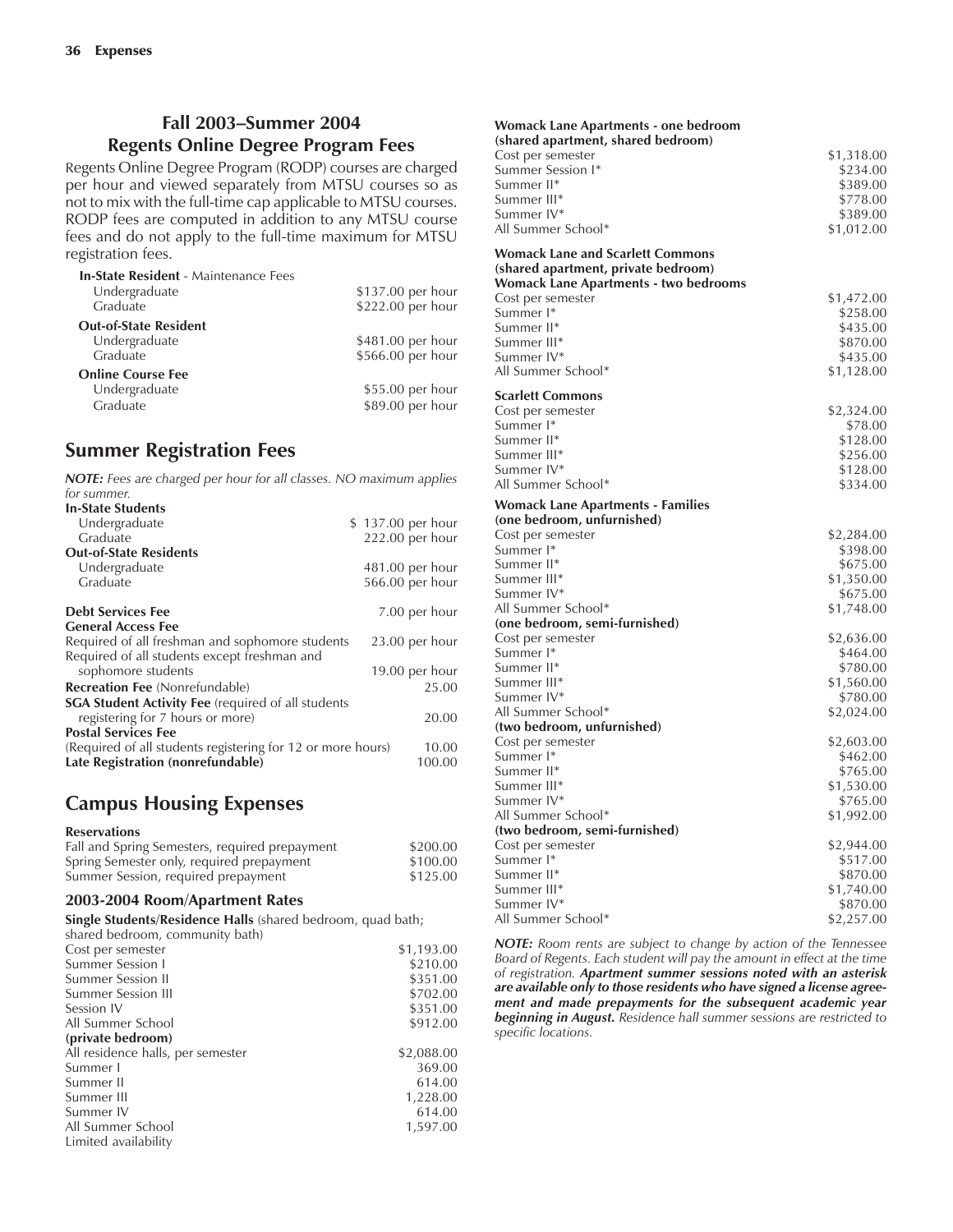# **Other Applicable Charges**

| Admission application fee                                  |           |
|------------------------------------------------------------|-----------|
| Undergraduate                                              | $$25.00*$ |
| Graduate                                                   | 25.00     |
| International                                              | 30.00     |
| Automobile registration-academic year:                     |           |
| Faculty/administration/staff                               | 65.00     |
| Employees with disabilities                                | 10.00     |
| <b>Executive Parking Permits</b>                           | 120.00    |
| Student permits**                                          | n/c       |
| Automobile registration—summer only:                       |           |
| Faculty/administration/staff                               | 33.00     |
| Student permits                                            | 23.00     |
| Employees with disabilities                                | 5.00      |
| Diploma insert (after the first)                           | 10.00     |
| Dissertation binding (1 original and 4 copies)             |           |
| and microfilming (doctor's degree)                         | 91.00     |
| Thesis binding (master's degree) (1 original and 3 copies) | 37.00     |
| Extra copy thesis (or dissertation binding)                | 9.20      |
| Graduate entrance tests:                                   |           |
| Miller Analogies                                           | 45.00     |
| Graduate Record Exam-subject                               | 130.00    |
| ID card replacement                                        | 10.00     |
| Music, individual instruction, 2 lessons each week         | 300.00    |
| 1 lesson each week                                         | 150.00    |
| Post Office box rent each semester (required of            |           |
| all students registering for 12 hours or more)             | 10.00     |
| Nursery school, semester                                   |           |
| Infants and toddlers, 2 days/week                          | 175.00    |
| Preschool (4 days per week)                                | 300.00    |
| Day Care Fees (per week)                                   |           |
| Full-time (M-F)                                            | 76.00     |
| Part-time (MWF)                                            | 46.00     |
| Part-time (TTH)                                            | 31.00     |
|                                                            |           |

*\*Proposed change July 1, 2004*

*\*\*A portion of the general access fee is allocated to the Parking and Transportation and Services Department; upon payment of all registration fees, students are eligible to receive a student parking permit.*

No student will be allowed to preregister, register, or receive a grade report or transcript of credits until all accounts are settled. A student will not be officially enrolled until all fees are cleared through the Business Office.

# **Late Registration**

Students who complete registration (including the payment of fees) during the late registration period will be charged a \$100.00 late fee.

# **Matriculation Fee for Incompletes**

If a student receives an "I" for a course, he or she need not reregister or pay fees for the course every semester until the course is completed. Such students should work only with the course instructor to complete grade requirements.

# **Returned Checks**

Acknowledged bank errors excepted, a \$20.00 service charge will be assessed for each bad check, whether given in payment of fees, for purchase of books, cashed by the University for the personal convenience of the student, or for any other reason. The University will decline to accept checks from any student who has checks returned by the bank more than once. A \$100.00 late registration fee may be assessed for any bad check given in payment of registration fees.

# **Automobiles**

All privately owned or operated vehicles for use on the campus must be registered annually with Parking and Transportation Services and must display an official registration permit. (See above for charges.) For more information or clarification, please refer to **Traffic and Parking Regulations,** available in the Parking and Transportation Services Office.

# **Auditing Charges**

An auditor is one who enrolls and participates in a course without expectation of receiving academic credit. The same registration procedure is followed and the same fees charged as for courses taken for credit. An audited course is not applicable to any degree or certification program.

Regular class attendance is expected. Other course requirements, which may be obtained in writing from the instructor, will vary depending upon the nature of the course. Students interested in auditing a course should discuss course requirements prior to enrolling. Failure to meet course requirements may result in removal from the course at the request of the instructor. A successful audit will be recorded on the transcript with the designation NC.

A change from audit to credit or credit to audit must be processed by the last day to add a class.

Persons 60 years of age or older or disabled persons suffering from a permanent total disability which totally incapacitates such persons from working at an occupation which results in an income (T.C.A., Section 49-7-113) who are domiciled in Tennessee may audit courses at any state-supported college or university without paying tuition charges. Registration under this program is on a space-available basis; therefore, students cannot priority register. Class selection should be processed on the first day of classes for the term or session. Proof of age or disability must be provided.

# **65-Year-Old/Disabled Credit Student**

Persons 65 years of age or older or disabled persons suffering from a permanent total disability which totally incapacitates such persons from working at an occupation which results in an income (T.C.A., Section 49-7-113) who are domiciled in Tennessee may register for classes for credit by paying a service fee not to exceed \$75 per semester. Registration under this program is on a space-available basis; therefore students cannot priority register. Class selection should be processed on the first day of classes for the term or session. No late fee is charged. An application fee is required. In addition, the applicant must be eligible for admission and submit proof of age or disability.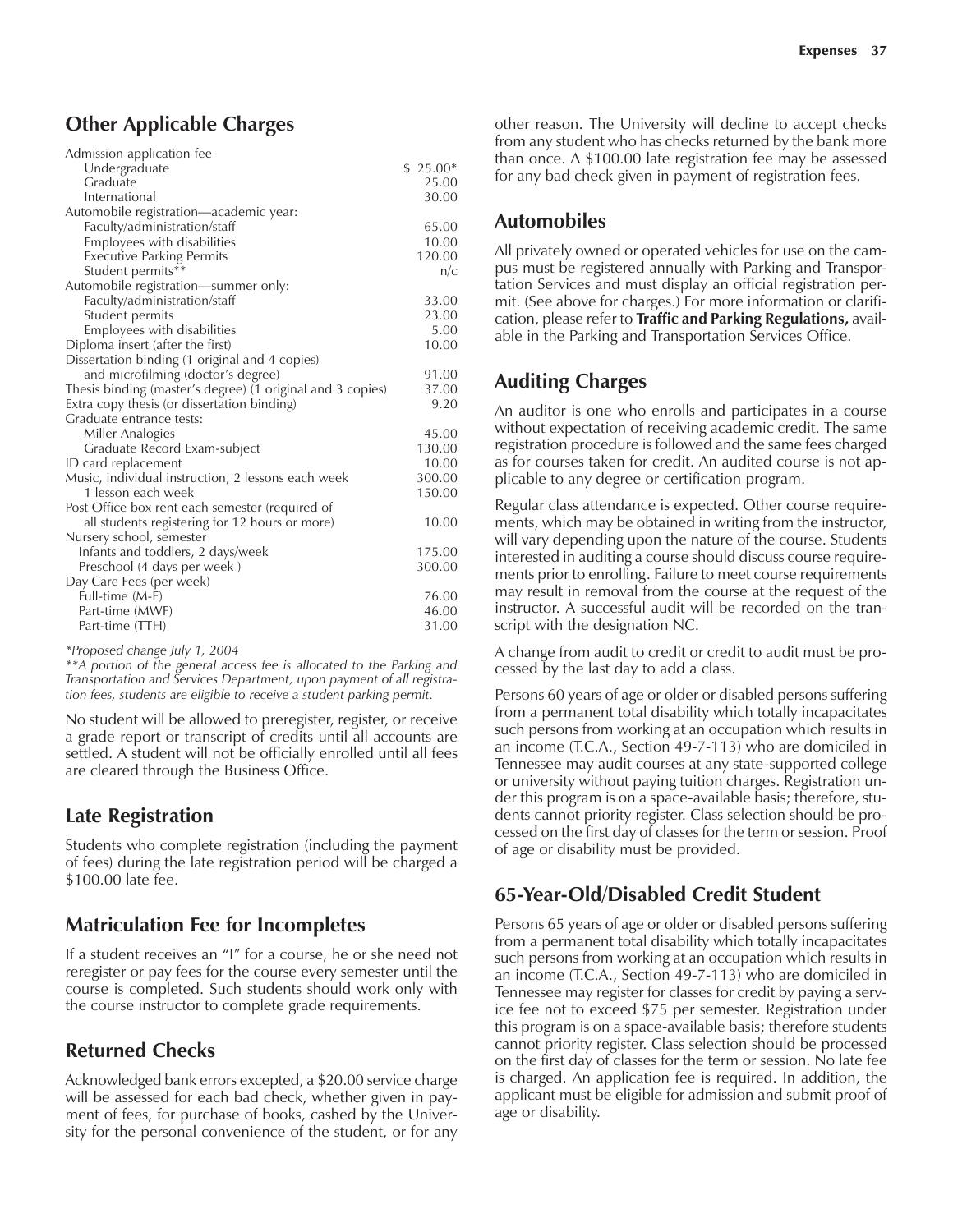### **Additional Charges**

The University reserves the right to increase the charges listed herein or to add new ones whenever such increases or additions are found to be necessary.

# **Board**

All freshman men and women living in the residence halls during Fall and Spring Semesters will be required to participate in a freshman meal plan. All other students may secure meals in the University cafeterias or grill either through optional meal plans available from the food service or a mealto-meal cash basis.

### **Deferred Payment Plan**

Although all charges are due and payable in full at the beginning of each term, students in **good financial standing at MTSU** may defer payment of up to 50 percent of their registration, housing, and freshmen meal plan fees for the Fall and Spring Semesters. To be eligible for the Deferred Payment Plan, each participant must make a minimum down payment of 50 percent of the registration fees, residence hall rent, and freshmen meal plan costs. **The balance due must be \$400 or more after all discounts, waivers, financial aid, and other credits are applied.**

A student who fails to make timely payments in a previous term may be denied the right to participate in the Deferred Payment Plan in future enrollment periods. Any student who makes payment with a check which is subsequently returned will be denied participation in the Deferred Payment Plan in all future terms.

The amount deferred will be payable in two monthly installments. For the Fall Term, installment payments are due by **October 1** and **November 1**. Payments for the spring term are due **March 1** and **April 1.** The University is not obligated to send reminder notices before the payment is due. Participants in this plan must apply all discounts, waivers, credits, and financial aid, including student loans, toward payment of registration fees before a deferment will be considered. Financial aid and other credits received after the initial payment will be applied to the remaining balance, and future amounts due will be recomputed. No refunds can be made until all fees are paid in full.

Students must select either the Deferred Payment Plan or the Housing Deferment Plan.

#### **Students will not be withdrawn for failure to pay the second or third payments. However, the balance must be paid in full before the student can preregister for future terms even if preregistration is prior to the due date.**

Each participant will be charged a **\$50.00 service fee** each term to defray administrative costs. This fee is payable along with the 50 percent down payment on or before the registration fee payment deadline. An additional **late payment charge of \$25** will be assessed for each installment not paid

on or before the due date and each 30-day period past the second installment up to a maximum of \$100. Students who make payments with checks that are returned will be charged a \$20 return check service fee as well as any applicable late fees.

If a payment is not received in the Business Office by the scheduled payment due date, the University will withhold all services from the student, including grades, transcripts, and future registration until the fees have been paid in full including any assessed late fees.

All existing rules and policies pertaining to returned checks, refunds, withdrawals, dropped classes, and collection costs are applicable to the Deferred Payment Plan.

Payment of the minimum amount due on the Deferred Payment Plan finalizes registration. The class schedule will not be dropped. **It is not necessary to also confirm on WebMT or TRAM.** The Deferred Payment Plan service fee, late fee, and minimum amount are effective for 2003-2004 and are subject to change in future terms.

Additional fees for classes added after fee payment are due before the late registration fee payment deadline. Any unpaid fees after this date will be processed as a deferred payment. The \$50 Deferred Payment Plan service fee and any applicable \$25 late payment fees will be charged.

Questions regarding the Deferred Payment Plan should be directed to the Bursar's Office at (615) 898-2761.

#### **Deferred Payment for Recipients of Veterans Affairs or Other Governmentally Funded Educational Assistance Benefits**

Service members, veterans, and dependents of veterans who are eligible beneficiaries of U.S. Department of Veterans Affairs educational benefits or other governmentally funded educational assistance, subject to the conditions and guidelines set forth in Tennessee Code Annotated 49-7-104 as amended, may elect, upon formal application, to defer payment of required tuition and fees until the final day of the term for which the deferment must be made no later than 14 days after the beginning of the term, and the amount of the deferment shall not exceed the total monetary benefits to be received for the term. Students who have been granted deferments are expected to make timely payments on their outstanding tuition and fees balance once educational benefits are being delivered, and eligibility for such deferment shall terminate if the student fails to abide by any applicable rule or regulation or to act in good faith in making timely payments. This notice is published pursuant to Public Chapter 279, Acts of 2003, effective July 1, 2003.